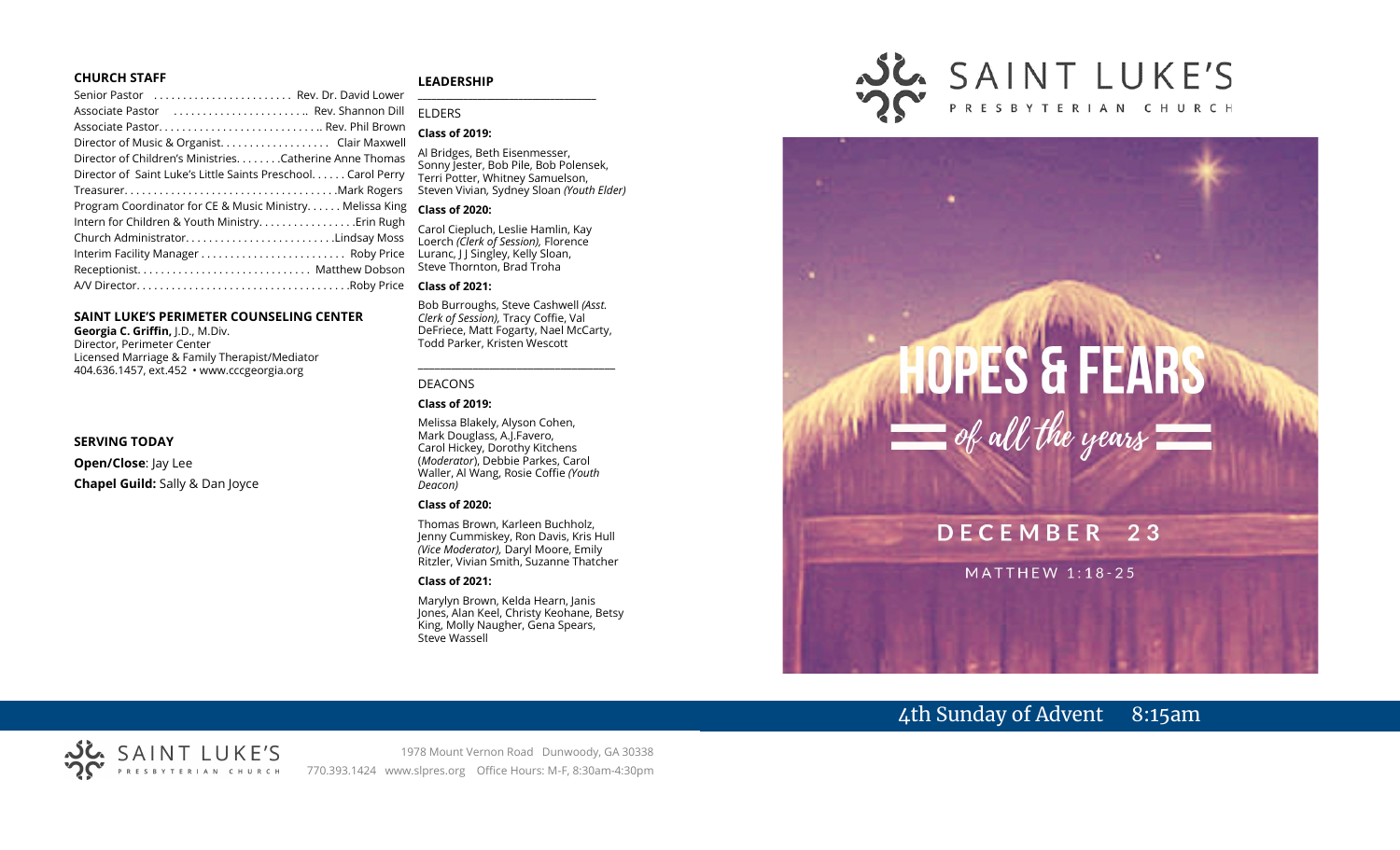

1978 Mount Vernon Road • Dunwoody, Georgia 30338 770.393.1424 • www.slpres.org

# **December 23, 2018**

4th Sunday of Advent

#### **Liturgical Color:** Purple

*Liturgical colors can orient us to the season of the church year and help to engage the sense of sight in worship. Purple marks the seasons of penitence and preparation., Advent and Lent.* 

#### **SUNDAY SCHEDULE**

8:15am Chapel Communion Service 9:15am Sunday School 10:30am Sanctuary Worship Service *Nursery available at all services and Sunday School.* 

#### MISSION

Responding to God's call and empowered by the Holy Spirit, we invite all to join us in knowing, serving, and sharing Jesus Christ here and around the world.

#### VISION

To be a beacon of faith, hope, and love– every member an active disciple in Christ's ministry.

#### **WELCOME, GUESTS!**

We are delighted you are worshipping with us.

**DURING** the Welcome, please print the requested information on the Friendship Pad and pass the Friendship Pad down the pew.

**AFTER** the worship service, please join us outside the Chapel where our Pastors will be available to answer questions and provide you with a loaf of freshly-baked bread.

#### **FOR MORE** information about our programs, ministries or membership, please

contact one of our Pastors at 770.393.1424, or visit our website: slpres.org.

# **THAT ALL MAY WORSHIP**

**ASSISTIVE** hearing devices, large print hymnals, large print bulletins and back cushions are available. Please contact an usher for further assistance.  $\Box$ 

**CHILDREN** are a precious part of our church family, and we welcome them in worship. Worship activity sheets and tactile activities are available on the table just outside the Chapel doors. For your convenience, there is a Family Restroom located in the administrative office's hallway, on the first floor, near the main lobby.

# **INFORMATION FOR ALL TARTAN TROT SUPPORTERS**

#### **1 - REGISTER FOR THE RACE**

We need runners! If you are a sponsor, please use the promo code already provided to you by email to take advantage of your complimentary race registrations! It's a perk of being a Sponsor. Use them yourself or give them away. You can register here: [https://raceroster.com/events/2019/16889/tartan](https://raceroster.com/events/2019/16889/tartan-trot-5k10k)-trot-5k10k

#### **2 - BECOME A SPONSOR OR PAY YOUR PLEDGE**

There is still time to sponsor. Please feel free to do so online through Realm or using a pledge card. If you have already pledged, just a friendly reminder that you may fulfill your pledge online through Realm or you can drop a check off in the collection plate or the church office. Be sure to write "Tartan Trot 2018" in the memo line.

#### **3 - VOLUNTEER**

Look for information about volunteer opportunities in January!

#### **4 - CYCLEBAR**

Mark your calendars! Join us at Cyclebar (4794 Ashford Dunwoody Rd, Dunwoody, GA 30338 ) at 1:00 p.m. on **Saturday, January 12**. Rides will be \$20 and all proceeds will benefit Tartan Trot. Registration link: <https://bit.ly/2RQwzAm>

**SAINT LUKE'S HOLIDAY HOURS**—The Church office will be closed December 24-26, and December 31-Jan 1.

**MEN'S BREAKFAST, 8:00AM, SATURDAY JANAURY 12—**Please join us for our annual legislative update from our newly elected representatives, Mike Wilensky HD79 and, Josh McLaurin HD51. Considering the changes in our elected representatives in north Atlanta, this should be a very informative discussion. So pull your questions together and plan on joining your fellow members and friends of St Luke's. Please RSVP to [bobschultz9@icloud.com](mailto:bobschultz9@icloud.com) by Wednesday night, January 9. If you have any questions or comments, please contact Tom Loftis at [tomloftis01@gmail.com.](mailto:tomloftis01@gmail.com)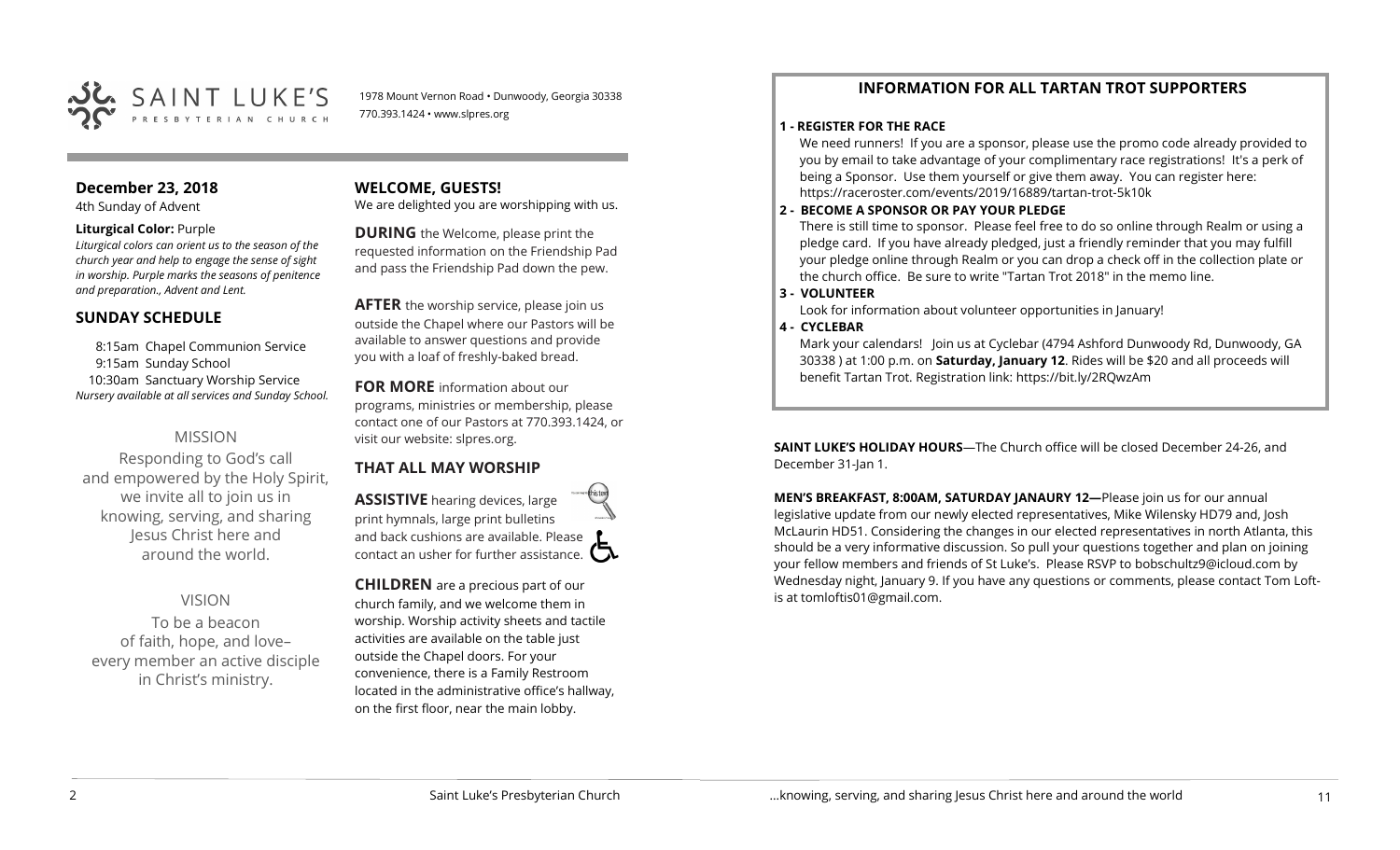#### **SAINT LUKE'S LITTLE SAINTS PRESCHOOL & KINDERGARTEN 2019 REGISTRATION DATES:**

**January 22nd** (Church Members); **January 23** (Current Families); **January 24th** (New Families) For further information and to arrange a tour, please contact Carol Perry, Director: 770.393.1424 x240 or [carolperry@slpres.org.](mailto:carolperry@slpres.org)

**WOMEN'S RETREAT— MARCH 1-3, 2019 AT DILLARD HOUSE** Registration is now open. Join us for a weekend of fellowship, fun and spiritual growth. Rev. Julie Bailey will be our guest speaker. Julie serves as the Director of Alumni and Church Relations at Columbia Seminary. Registration forms are available in the lobby or you can sign up on line at: [https://slpres.org/2019](https://slpres.org/2019-womens-retreat/)-womens-retreat/**.** Deadline to sign up is February 1. Please return registration forms to Melissa King.

**UNDECK THE HALLS—** Please help take down the advent decorations on January 6 after the 10:30 service. Meet Diane Markel on the chancel steps to get instructions.

#### **MARRIAGE RETREAT— FEBRUARY 8-10, 2019**

Whether you are newly married wanting to know more about what's ahead, parents in the midst of busyness looking to reconnect, or just want to have a weekend away with your spouse join us at Calloway Gardens for the **Better Marriages retreat, February 8-10, 2019.**  You can stroll through the gardens, attend workshops designed to enrich your marriage, and meet great people! Register now! For any questions email or call Bob and Christine Crutchfield at 770-364-8079 and [Gafrog01@hotmail.com.](mailto:Gafrog01@hotmail.com)

**2019 COMMITMENT UPDATE** —We are grateful for the positive and generous response of so many folks to this year's commitment campaign. Pledges as of December 8th totaled \$1,080,157 from 151 individuals or families. So many of you have increased your pledges by 7% or more; just what we requested and prayed for. **THANK YOU for supporting God's work here at Saint Luke's**. Our goal is to reach \$1.368 million, so we are not done yet. Last year we received 200 pledges and our hope is the remaining members who have not turned in their pledges will match or increase their commitment 7% for 2019 if they are able. A 7% increase in giving will allow to us fund our anticipated 2019 budget, more than 7% will allow Saint Luke's to do even more! We are coming to the end of the commitment season and we will begin to finalize budgets for 2019 based on the final results from this year's campaign. To those who have not yet responded, open your hearts and let's make it happen! Submit your pledge via Realm at slpres.org or on the mobile app, send a confidential email to [commitment@slpres.org](mailto:commitment@slpres.org) or by submitting a pledge form to the church office.

# **In Preparation for Worship**

"Life is a constant Advent season: we are continually waiting to become, to discover, to complete, to fulfill. Hope, struggle, fear, expectation, and fulfillment are all part of our Advent experience. The world is not as just, not as loving, not as whole as we know it can and should be. But the coming of Christ and his presence among us—as one of us—give us reason to live in hope: that light will shatter the darkness, that we can be liberated from our fears and prejudices, that we are never alone or abandoned. May this Advent season be a time for bringing hope, transformation, and fulfillment into the Advent of our lives."

*- Anonymous*

#### **Prelude** Angels We Have Heard on High *Charles W. Ore*

#### **Welcome and Announcements**

*If you are new to Saint Luke's today, welcome, we are so glad you are here! We have a gift of fresh bread we would love to give to you as a token of our gratitude. Please introduce yourself after worship to receive your welcome gift.*

*Please take the time now to fill out the Friendship Pads situated at the end of each pew. Write down your names and pass the pad down the pew, so that you may greet your pew neighbors by name and that we may know you are here.*

## **Call to Worship\***

Leader: Christ draws near. **People: A new day is dawning.**

Leader: The day of the Lord's reign draws near.

**People: A new day is dawning.**

| Opening Hymn #107*                   | Awake, Awake, and Greet the New Morn Soloist, stanza 1 | All, stanzas 2-4 |
|--------------------------------------|--------------------------------------------------------|------------------|
| <b>Lighting of the Advent Candle</b> |                                                        | Blakely Family   |

#### **Advent Prayer\***

**Gracious God, renew in us this day the promises that light overcomes darkness, hope defeats despair, and joy conquers fear, so that we may live out those promises today and every day. Amen.** 

#### **Song of Praise\*** (refrain from hymn #314)

**Christ, be our light! Shine in our hearts. Shine through the darkness. Christ be our light! Shine in your church gathered today.**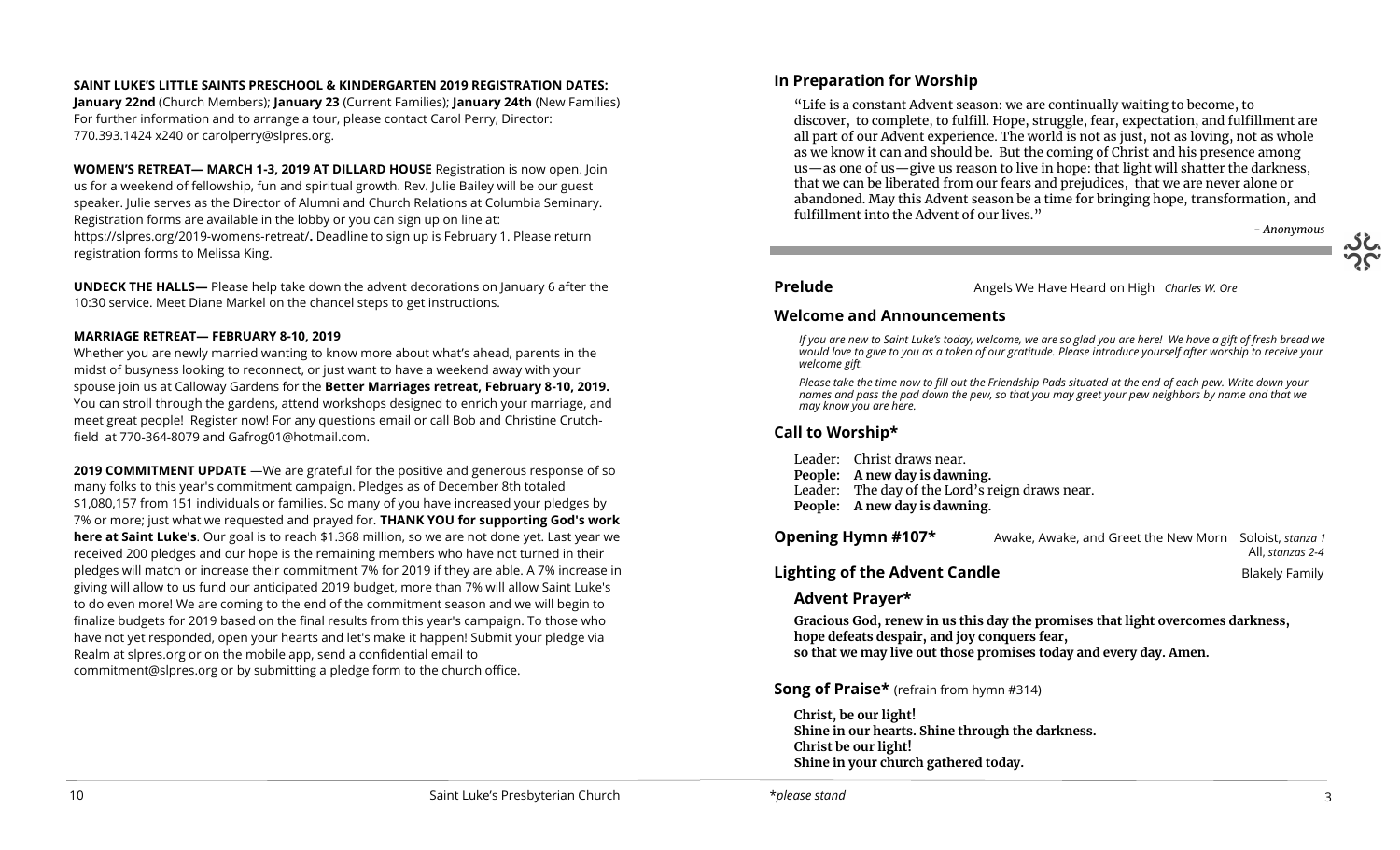## **Passing the Peace of Christ\***

Leader: May the peace of Christ be with you. **People: And also with you.** 

#### **Prayer for Illumination**

**Scripture Reading** Matthew 1:18-25 on page 1 *of the New Testament*

Leader: The Word of the Lord. **People: Thanks be to God.** 

#### **Tell Us Our Story Phil Brown and Structure 2012**

*Children are always welcome to stay in worship. If preferred, parents may take their child(ren) to child care in Room 114.*

**Sermon** "Imminent Immanence (Almost Here)" David Lower

# **Affirmation of Faith\*** Apostles' Creed

**I believe in God, the Father Almighty,**

**Maker of heaven and earth, and in Jesus Christ, his only Son, our Lord; who was conceived by the Holy Ghost, born of the Virgin Mary, suffered under Pontius Pilate; was crucified, dead, and buried; he descended into hell;** 

**the third day he rose again from the dead;**

**He ascended into heaven, and sitteth on the right hand of God the Father Almighty; from thence he shall come to judge the quick and the dead. I believe in the Holy Ghost; the holy catholic Church; the communion of saints; the forgiveness of sins; the resurrection of the body; and the life everlasting. Amen.**

# **Offering Invitation**

*Giving is a tangible sign of worship. If you give electronically, there is a blue, laminated, electronic giving card in the pew rack to place in the offering plate as it is passed.*

**Offertory** A Boy is Born in Bethlehem *Johann Walther*

# MUSIC MINISTRY

**Clair Maxwell clairmaxwell@slpres.org / 770.393.1424 ext. 227**   $\_$  , and the set of the set of the set of the set of the set of the set of the set of the set of the set of the set of the set of the set of the set of the set of the set of the set of the set of the set of the set of th

#### **INSTRUMENTALISTS**

**Christmas Eve –** We are looking for musicians to participate in the 9 pm service on Christmas Eve. Contact Clair for more details.

#### **WESTMINSTER AND CHERUB CHOIRS**

**Christmas Eve –** We would like as many of our children to participate in singing for our 5 pm service as possible. Contact Clair for more details.

#### **CHOIR NEW YEAR**

Make it one of your new year's resolutions to join a choir! There are spaces open in all our groups, and we would love having you join us. Come as often as you are able, and no experience is necessary. Be a part of our church's music ministry!

**NO rehearsals for any of our choirs on December 26 and January 2.**

# ADULT MINISTRY

**Shannon Dill shannondill@slpres.org / 770.393.1424 ext. 229**   $\_$  ,  $\_$  ,  $\_$  ,  $\_$  ,  $\_$  ,  $\_$  ,  $\_$  ,  $\_$  ,  $\_$  ,  $\_$  ,  $\_$  ,  $\_$  ,  $\_$  ,  $\_$  ,  $\_$  ,  $\_$  ,  $\_$  ,  $\_$  ,  $\_$  ,  $\_$ 

#### **ADULT SUNDAY SCHOOL**

Individual classes have begun. Please see the website for a full description of each class. (http://slpres.org/program-ministries/adult-ministry/sunday-school)

Faith Foundations: Room 232 House to House: Room 203 Seasons of the Spirit: Room 231/233 Soul Food: Room 234/236

#### **FRIDAY MORNING MEN'S BIBLE STUDY**

Fellowship and Bible study every Friday from 6:40-8am in the Parlor with Dan Joyce.

#### **BIBLE STUDY: "WAYFARERS"**

Come join David, Shannon or Phil as this week's preacher leads a study of the scripture for the upcoming Sunday's worship. Meet on Wednesdays at 10am in the church library.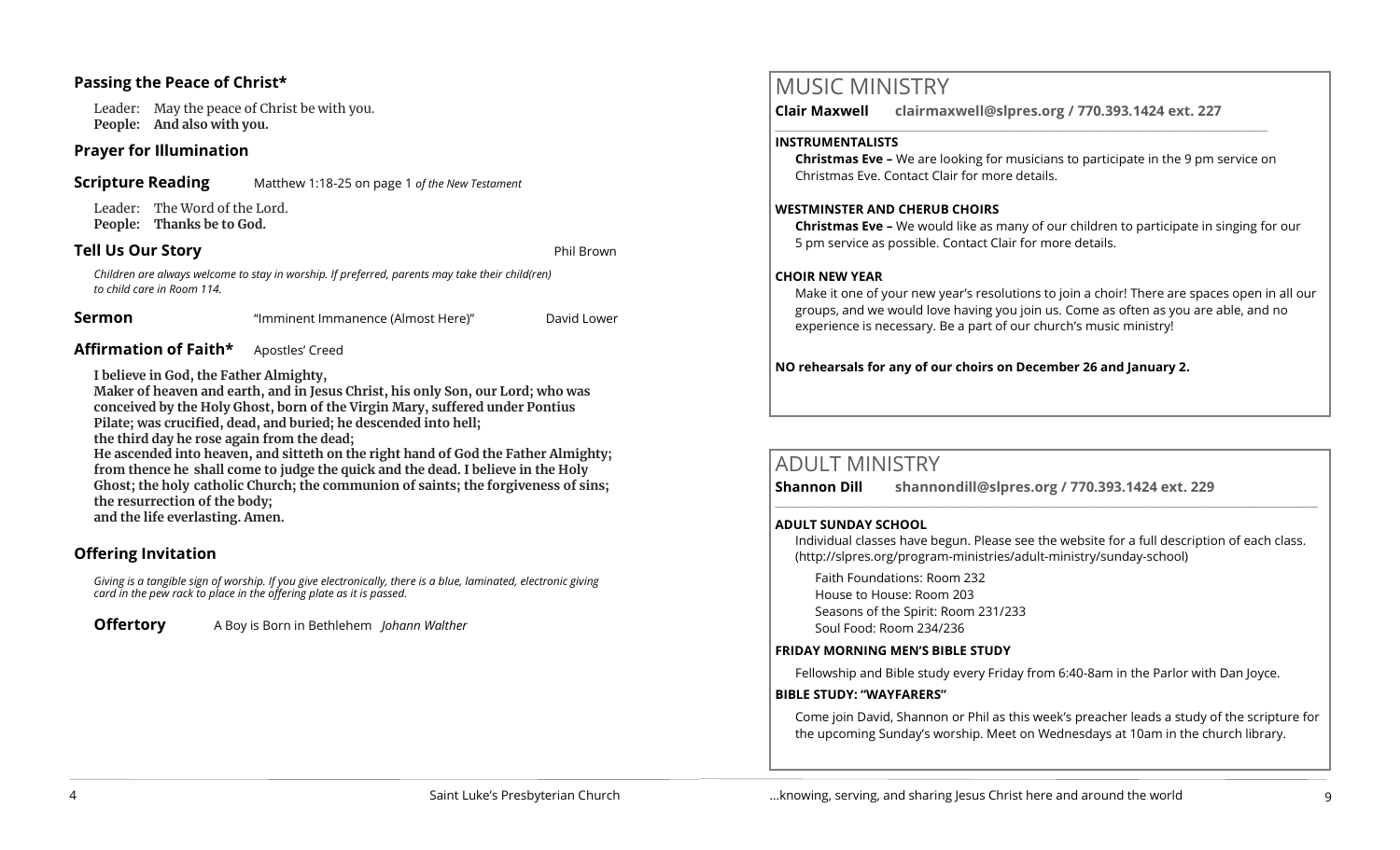# S P L A S H ! CHILDREN'S MINISTRIES

**Catherine Anne Thomas cathomas@slpres.org / 770.393.1424 ext. 228** 

**\_\_\_\_\_\_\_\_\_\_\_\_\_\_\_\_\_\_\_\_\_\_\_\_\_\_\_\_\_\_\_\_\_\_\_\_\_\_\_\_\_\_\_\_\_\_\_\_\_\_\_\_\_\_\_\_\_\_\_\_\_\_\_\_\_\_\_\_\_\_\_\_\_\_\_\_\_\_\_\_\_\_\_\_\_\_\_\_\_\_\_\_\_\_\_\_\_\_\_\_\_\_\_\_\_\_** 

#### **HERE'S WHAT'S COMING UP IN CHILDREN'S MINISTRIES:**

#### **DECEMBER 30**

Sunday School Takes A Break

#### **JANUARY 6—SACRAMENT SUNDAY**

Our next Sacrament Sunday is January 6 and will focus on Communion. All children ages PreK through  $3^{rd}$  grade are invited to join us today and for future worship work shops, held on the **first Sunday of the month,** after Tell Us Our Story at 10:30am worship. We will focus on Communion in January and February; and Baptism will be our topic in March, April, and May. We will learn the hows and the whys of these important sacraments through stories, games, and other activities. For more information, please contact [cathomas@slpres.org.](mailto:cathomas@slpres.org) 

# YOUTH MINISTRY

**Phil Brown philbrown@slpres.org / 770.393.1424 ext. 238** 

\_\_\_\_\_\_\_\_\_\_\_\_\_\_\_\_\_\_\_\_\_\_\_\_\_\_\_\_\_\_\_\_\_\_\_\_\_\_\_\_\_\_\_\_\_\_\_\_\_\_\_\_\_\_\_\_\_\_\_\_\_\_\_\_\_\_\_\_\_\_\_\_\_\_\_\_\_\_\_\_\_\_\_\_\_\_\_

#### **HERE'S WHAT'S COMING UP IN YOUTH MINISTRY:**

**DECEMBER 23**

#### **JANUARY 6**

No Youth Group

Sunday School 9:15-10:15 No Youth Group—we will return January 13!

#### **DECEMBER 30**

No Sunday School No Youth Group

# **COLLEGE STUDENTS TO HELP WITH COMMUNION ON CHRISTMAS EVE**

Every year the session invites college students to serve communion at the 9:00 and 11:00 services on Christmas Eve. Let Phil know if you'd like to serve: [philbrown@slpres.org](mailto:philbrown@slpres.org) or text him.

# **PARENT RETREAT—FEBRUARY 8-10**

A weekend in Montreat, NC focused on parenting kids of all ages. Sponsored by Saint Luke's and other churches around the Southeast. For more information: [www.authenticparents.org](http://www.authenticparents.org)



# **Holy Communion**

*Communion will be served by intinction (dipping the bread into the cup). Everyone is invited to participate in the sacrament. The cup holds grape juice, not wine, during this service. A server with gluten-free wafers will be standing directly in front of the communion table for those who prefer this option. If you would prefer to be served where you are sitting, please raise your hand.*

# **Prayer of Thanksgiving and The Lord's Prayer**

**Our Father, who art in heaven, hallowed be thy Name, thy kingdom come, thy will be done, on earth as it is in heaven. Give us this day our daily bread; and forgive us our debts, as we forgive our debtors; and lead us not into temptation, but deliver us from evil. For thine is the kingdom, and the power, and the glory, forever. Amen.**

**Words of Institution**

# **Communion Music**